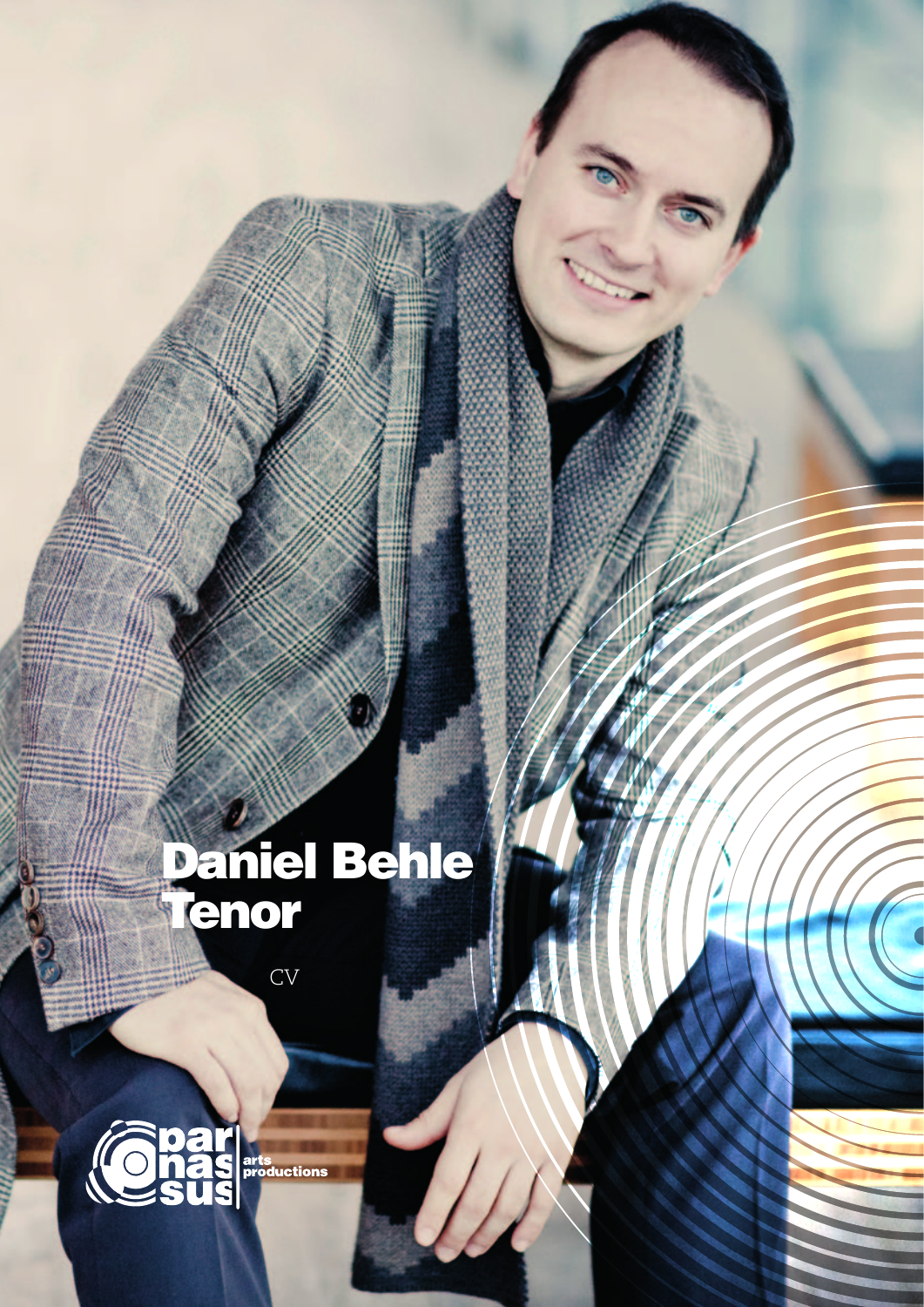## Daniel Behle Tenor

Daniel Behle is one of the most versatile German tenors and is equally successful in the concert, lied and opera genres. His extensive repertoire ranges from Baroque masterpieces to Classical and Romantic works to compositions of the 20th and 21st centuries.

In April 2014 he made his acclaimed debut in the role of Matteo in Richard Strauss's *Arabella* at the Salzburg Easter Festival under Christian Thielemann. He expands his Strauss repertoire in autumn 2014 with the role of Henry Morosus in *Die schweigsame Frau*. He appears as Oronte in a new production of Handel's *Alcina* (director: Pierre Audi, conductor: Christophe Rousset) at the Théâtre La Monnaie in Brussels in 2015, returns to Aix-en-Provence during the summer as Belmonte (*Die Entführung aus dem Serail*) and sings the role of Erik in a new production of *Der fliegende Holländer*  at the Frankfurt Opera in the autumn, his first Wagner role. In autumn of 2016 Daniel Behle makes his debut at the Royal Opera House in Covent Garden as Ferrando in *Così fan tutte*. In spring 2016 he will have his debut as Flamand in Theater an der Wien, Vienna.

Daniel Behle appears in concert with various ensembles, including the Staatskapelle Dresden, the Berlin Radio Symphony Orchestra, the Czech Philharmonic Orchestra, the Hamburg Symphony Orchestra and the Stuttgart Bach Academy, collaborating with such conductors as Christian Thielemann, Marek Janowski, Jirí Belohlávek, Sebastian Weigle, Jeffrey Tate, Helmuth